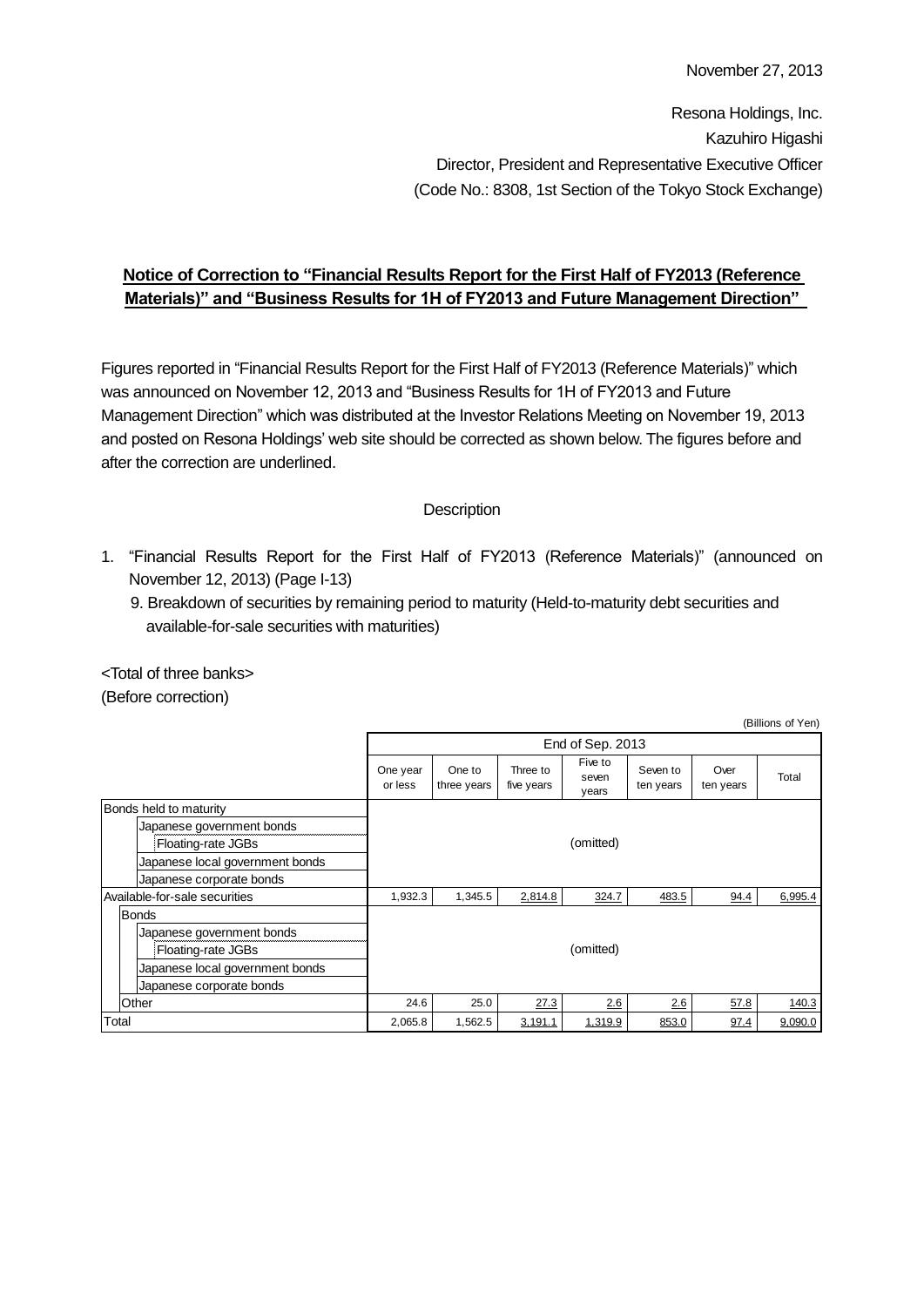(Billions of Yen)

|                               |                                 | End of Sep. 2013    |                       |                        |                           |                       |                   |         |
|-------------------------------|---------------------------------|---------------------|-----------------------|------------------------|---------------------------|-----------------------|-------------------|---------|
|                               |                                 | One year<br>or less | One to<br>three years | Three to<br>five years | Five to<br>seven<br>years | Seven to<br>ten years | Over<br>ten years | Total   |
| Bonds held to maturity        |                                 |                     |                       |                        |                           |                       |                   |         |
|                               | Japanese government bonds       |                     |                       |                        |                           |                       |                   |         |
|                               | Floating-rate JGBs              | (omitted)           |                       |                        |                           |                       |                   |         |
|                               | Japanese local government bonds |                     |                       |                        |                           |                       |                   |         |
|                               | Japanese corporate bonds        |                     |                       |                        |                           |                       |                   |         |
| Available-for-sale securities |                                 | 1,932.3             | 1,345.5               | 2,927.2                | 363.8                     | 511.9                 | 104.7             | 7,185.5 |
|                               | <b>Bonds</b>                    |                     |                       |                        |                           |                       |                   |         |
|                               | Japanese government bonds       |                     |                       |                        |                           |                       |                   |         |
|                               | Floating-rate JGBs              |                     |                       |                        | (omitted)                 |                       |                   |         |
|                               | Japanese local government bonds |                     |                       |                        |                           |                       |                   |         |
|                               | Japanese corporate bonds        |                     |                       |                        |                           |                       |                   |         |
|                               | Other                           | 24.6                | 25.0                  | 139.8                  | 41.7                      | 31.0                  | 68.0              | 330.4   |
| Total                         |                                 | 2,065.8             | 1,562.5               | 3,303.6                | 1,359.0                   | 881.4                 | 107.7             | 9,280.1 |

#### <Resona Bank>

(Before correction)

|       |                                 |                     |                       |                        |                           |                       |                   | (Billions of Yen) |  |
|-------|---------------------------------|---------------------|-----------------------|------------------------|---------------------------|-----------------------|-------------------|-------------------|--|
|       |                                 | End of Sep. 2013    |                       |                        |                           |                       |                   |                   |  |
|       |                                 | One year<br>or less | One to<br>three years | Three to<br>five years | Five to<br>seven<br>years | Seven to<br>ten years | Over<br>ten years | Total             |  |
|       | Bonds held to maturity          |                     |                       |                        |                           |                       |                   |                   |  |
|       | Japanese government bonds       |                     |                       |                        |                           |                       |                   |                   |  |
|       | Floating-rate JGBs              | (omitted)           |                       |                        |                           |                       |                   |                   |  |
|       | Japanese local government bonds |                     |                       |                        |                           |                       |                   |                   |  |
|       | Japanese corporate bonds        |                     |                       |                        |                           |                       |                   |                   |  |
|       | Available-for-sale securities   | 1,083.6             | 238.6                 | 1,883.3                | 204.2                     | 386.6                 | 10.0              | 3,806.4           |  |
|       | <b>Bonds</b>                    |                     |                       |                        |                           |                       |                   |                   |  |
|       | Japanese government bonds       |                     |                       |                        |                           |                       |                   |                   |  |
|       | Floating-rate JGBs              | (omitted)           |                       |                        |                           |                       |                   |                   |  |
|       | Japanese local government bonds |                     |                       |                        |                           |                       |                   |                   |  |
|       | Japanese corporate bonds        |                     |                       |                        |                           |                       |                   |                   |  |
|       | Other                           | 2.2                 | 6.8                   | 8.6                    | 2.2                       | 0.9                   |                   | 20.9              |  |
| Total |                                 | 1,178.6             | 355.6                 | 2,088.8                | 881.7                     | 596.1                 | 10.0              | 5,110.9           |  |

# (After correction)

|                        | (Billions of Yen)               |                     |                       |                        |                           |                       |                   |         |  |
|------------------------|---------------------------------|---------------------|-----------------------|------------------------|---------------------------|-----------------------|-------------------|---------|--|
|                        |                                 |                     | End of Sep. 2013      |                        |                           |                       |                   |         |  |
|                        |                                 | One year<br>or less | One to<br>three years | Three to<br>five years | Five to<br>seven<br>years | Seven to<br>ten years | Over<br>ten years | Total   |  |
| Bonds held to maturity |                                 |                     |                       |                        |                           |                       |                   |         |  |
|                        | Japanese government bonds       |                     |                       |                        |                           |                       |                   |         |  |
|                        | Floating-rate JGBs              |                     |                       |                        | (omitted)                 |                       |                   |         |  |
|                        | Japanese local government bonds |                     |                       |                        |                           |                       |                   |         |  |
|                        | Japanese corporate bonds        |                     |                       |                        |                           |                       |                   |         |  |
|                        | Available-for-sale securities   |                     | 238.6                 | 1,995.7                | 243.3                     | 414.9                 | 20.2              | 3,996.5 |  |
|                        | <b>Bonds</b>                    |                     |                       |                        |                           |                       |                   |         |  |
|                        | Japanese government bonds       |                     |                       |                        |                           |                       |                   |         |  |
|                        | Floating-rate JGBs              |                     |                       |                        | (omitted)                 |                       |                   |         |  |
|                        | Japanese local government bonds |                     |                       |                        |                           |                       |                   |         |  |
|                        | Japanese corporate bonds        |                     |                       |                        |                           |                       |                   |         |  |
|                        | Other                           | 2.2                 | 6.8                   | 121.0                  | 41.3                      | 29.3                  | 10.2              | 211.0   |  |
| Total                  |                                 | 1,178.6             | 355.6                 | 2,201.2                | 920.8                     | 624.4                 | 20.2              | 5,301.0 |  |

(Billions of Yen)